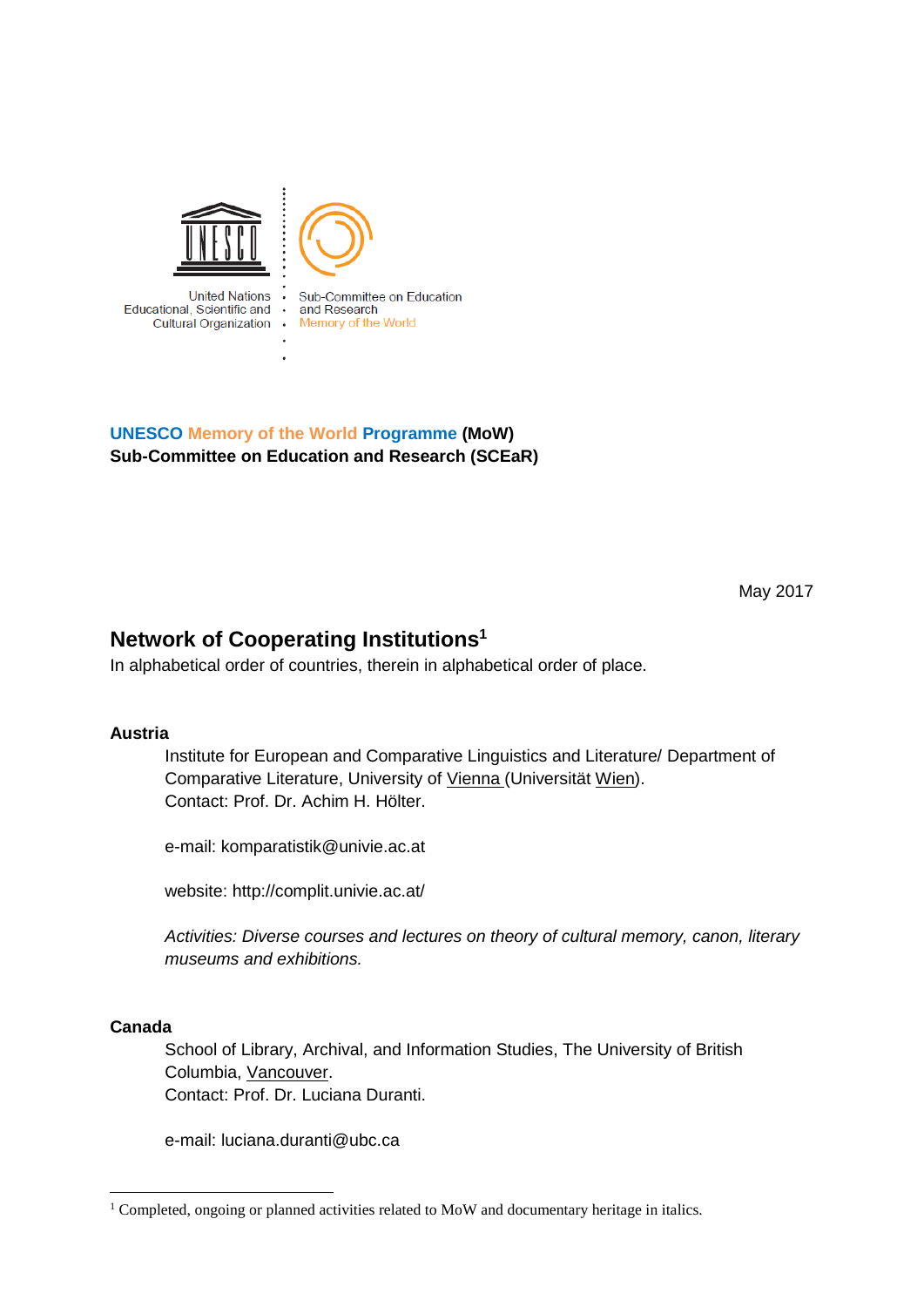#### website: [www.slais.ubc.ca](https://3c.gmx.net/mail/client/dereferrer?redirectUrl=http%3A%2F%2Fwww.slais.ubc.ca)

### *Activities:*

- *Delivers more than 20 courses directly relevant to the MoW.*
- *Its doctoral students focus their research on long term preservation of authentic records in all media and forms.*
- *Every year it organizes a 3-day Seminar and Symposium on the main themes of MoW. The 2014 theme was "Archival Migrations: Destruction, Repatriation, and Memory."*
- *It is the headquarters of the Centre for the International Study of Contemporary Records and Archives (CISCRA) [www.ciscra.org](https://3c.gmx.net/mail/client/dereferrer?redirectUrl=http%3A%2F%2Fwww.ciscra.org)*.

InterPARES Trust, University of British Columbia, Vancouver.

### website: [www.interparestrust.org](https://3c.gmx.net/mail/client/dereferrer?redirectUrl=http%3A%2F%2Fwww.interparestrust.org)

*Activities:*

- *One of its goals is to ensure the authentic preservation of records, data, and archives that are created and or stored in online environment.*
- *Formal research partnership with MoW.*
- *The UNESCO Archives are actively participating in case studies.*
- *Is developing with the Object Management Group a standard model of Preservation As a Service for Trust (PAST).*
- *All its studies, results, and recommendations are shared with MoW and the preservation community.*

#### **China**

City University of Macau (Rector: Prof. Shu Guang ZHANG)

Contact: Mr. Yan Jinwei, Librarian

e-mail: jwyan@cityu.edu.mo

website: [http://www.cityu.edu.mo/](https://deref-gmx.net/mail/client/dereferrer/?redirectUrl=http%3A%2F%2Fwww.cityu.edu.mo%2F)

*Activities: Creation and organisation of the "Memory of the World Knowledge Centre-- Macau" in the City University of Macau Library (opened 21 November 2016).* 

Macao Foundation. Contact: Dr. Helen Ieong.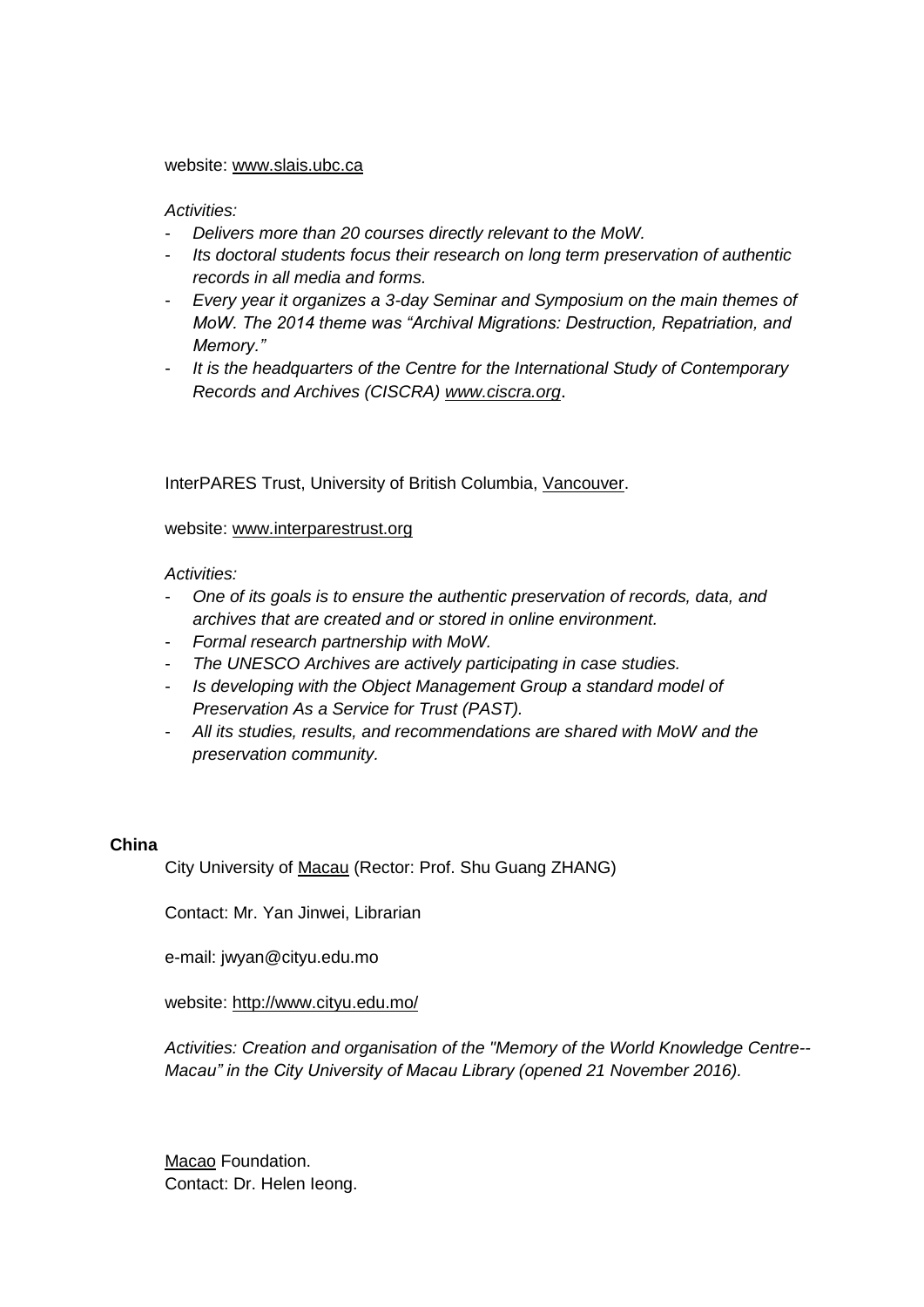e-mail: helenhki@fm.org.mo

website: http://www.fmac.org.mo/

*Activities: Through its own Institute of Macao Studies and the UNESCO Centre the Macao Foundation is committed to engage in academic research and cultural activities of all kinds, including its participation in MoW activities since 2008, and the launch of the "Macao Memory" project in recent years.* 

Macau Documentation and Information Society. Contact: Dr. Helen Ieong.

e-mail: [helenhki@yahoo.com.hk;](mailto:helenhki@yahoo.com.hk) [mdis\\_mo@yahoo.com.hk](mailto:mdis_mo@yahoo.com.hk)

website:<http://macau-mdis.org/>

*Activities:* 

- *Nominated the "Archives and Materials of the Macao Diocese from 1550s to 1800s" to MOWCAP in 2010.*
- *Together with the MoW IAC Working Group "Education and Research" (now: SCEaR) and Macao Foundation organized: International Forum on Memory of the World Studies and Macau: New Perspectives for the Documentary Heritage, Nov. 30 - Dec. 2, 2012.*
- *A User Survey of "MoW Studies in Macau" has been conducted in Macau. Implementation of the outcomes beginning in 2013, introducing the MoW Studies to youth group, the year 4 university students of Science of Documentation (one semester programme) of the Macau Polytechnic Institute. Will organize students to study in the historical institutes, such as Seminary and Temple, to manage and digitize their rare collections including old photos and old books.*
- *2014/15, university courses: 1. Macau Documentation and Memory Programme. Studies (for bachelor students, in English), 2. Macau History Heritage Studies (for master programme, in Chinese). - Focusing on a variety of issues that consists exploring the Macau documentary heritage with its history development, and the sciences of mediating the resources by new information and communication technologies, and the present and potential applications in library and information services.Examination in detail some of the major issues in the concepts of UNESCO Memory of the World Programme, its history, development, and criteria (class discussions, case studies, historical institutions visits). And the students explore by participatiion in Macau Memory projects local resources with the task to revitalize local culture and consciousness, and international perspective.*

# **Czech Republic**

Národní knihovna České republiky Praha (National Library of the Czech Republic, Prague).

Contact: Mr Adolf Knoll.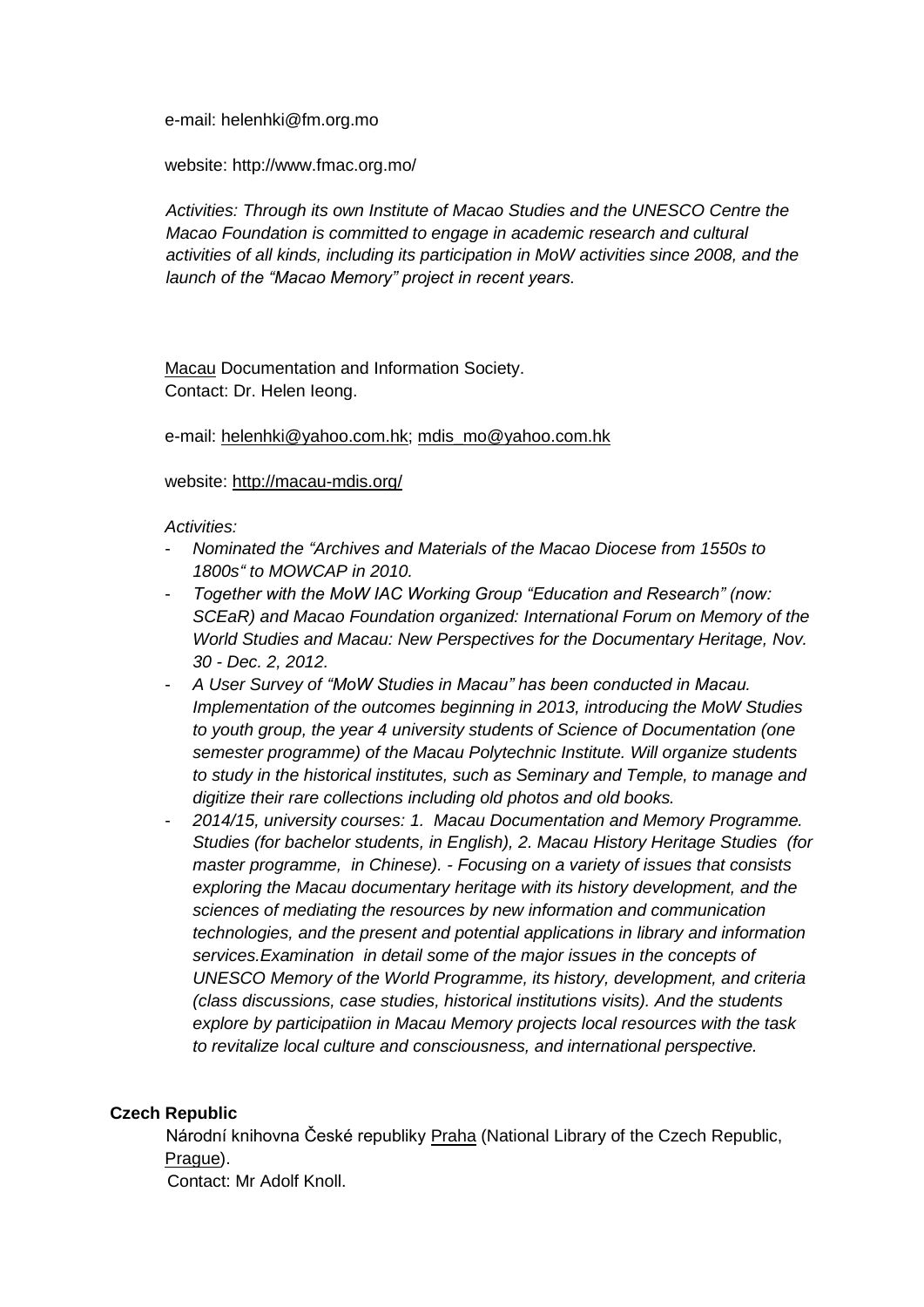e-mail: adolf.knoll@nkp.cz

website: http://www.nkp.cz

# *Activities:*

- *National library with long-term involvement in the Memory of the World programme (many pilot projects in 1990s incl. the first one).*
- *Jikji prize in 2005, three collections inscribed in the MoW International Register. Strong digitization (manuscripts and old printed books, PPP project with Google, mass digitization of after-1800 library materials) and preservation programmes (old and modern textual documents and manuscripts) incl. trusted digital repository, and web content harvesting.*
- *Extended international cooperation and knowledge sharing.*
- *Research and development projects and application projects in preservation of and digital access to cultural heritage.*

# **France**

Fédération nationale des maisons d´écrivain & des patrimoines littéraires (Association of Writers´ Houses and Literary Heritage), Bourges.

Contact : Benjamin Findinier, President (Director of the museums of Figeac, and in particular of the Musée Champollion-Les écritures du monde).

e-mail: maisonsecrivain@yahoo.com

website: [http://www.litterature-lieux.com](http://www.litterature-lieux.com/)

*Activities: Exhibitions and educational programmes on writers´ documents.*

# **Georgia**

The National Archives of Georgia (NAG), Tbilisi; holds two items of the National Register of MoW: "The Oldest Manuscripts Preserved at the National Archives of Georgia" and " Description of Georgian Kingdom and the Geographical Atlas of Vakhushti Bagrationi".

Contact: Teona Iashvili, General Director/ Ketevan Asatiani, Head of Scientific Division/ Natalia Gladchenko, Head of the Public and International Relations **Department** 

e-mail:

[tiashvili@archives.gov.ge;](https://3c.gmx.net/mail/client/mail/mailto;jsessionid=B4B5650A37CED1F46371E06A27D13055-n4.bs77b?to=tiashvili%40archives.gov.ge) [kasatiani@archives.gov.ge;](https://3c.gmx.net/mail/client/mail/mailto;jsessionid=B4B5650A37CED1F46371E06A27D13055-n4.bs77b?to=kasatiani%40archives.gov.ge) [ngladchenko@archives.gov.g](https://3c.gmx.net/mail/client/mail/mailto;jsessionid=B4B5650A37CED1F46371E06A27D13055-n4.bs77b?to=ngladchenko%40archives.gov.ge) [e](https://3c.gmx.net/mail/client/mail/mailto;jsessionid=B4B5650A37CED1F46371E06A27D13055-n4.bs77b?to=ngladchenko%40archives.gov.ge)

# website: [www.archives.gov.ge](https://deref-gmx.net/mail/client/dereferrer/?redirectUrl=http%3A%2F%2Fwww.archives.gov.ge)

# *Activities:*

- *Scientific research and study of medieval manuscripts, archival and historical documents in Georgian and other languages.*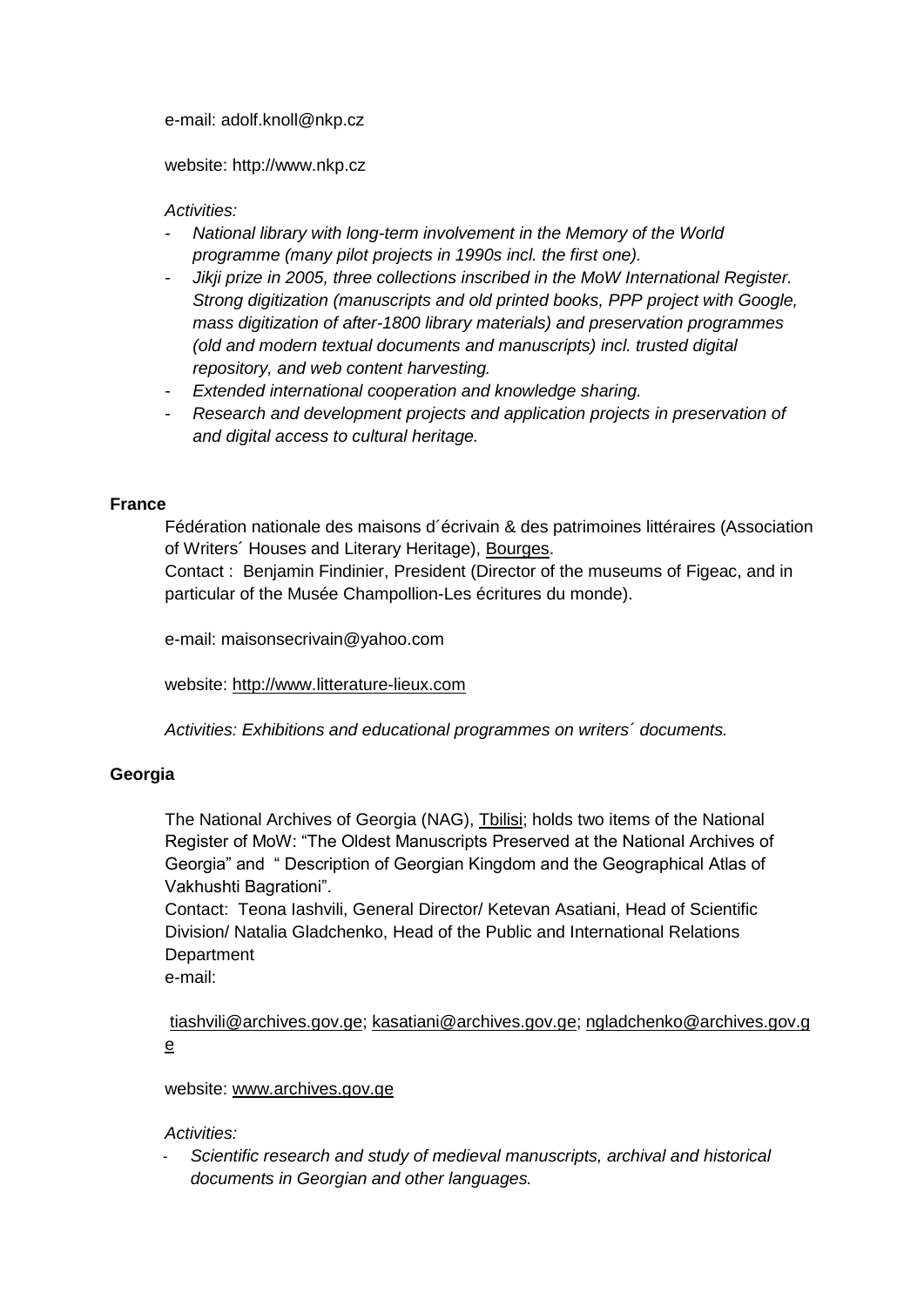- *Conservation and restoration of medieval manuscripts, archival and historical documents and books from the collection of NAG.*
- *Edition of scientific works, albums and art books.*
- *Various educational programmes, like a quiz "First Democratic Republic", in which this year 160 students from 32 schools participate; systematic seminars and training for the quality improvement; explorer courses of Archival Affairs and clerical work.*

Korneli Kekelidze-National Centre of Manuscripts (NCM), Tbilisi, Director: Zaza Abasihdze; holds two items of the International Register of MoW, "Georgian Byzantine manuscripts" and "Manuscript Collection of Shota Rustaveli's Poem ´Knight in the Panther's Skin´".

Contact: Zurab Samarghanishvili, Deputy Director/ Tamar Zhghenti, Chief of International Relations Service

# e-mail: [z.samarghanishvili@manuscript.ac.ge](mailto:z.samarghanishvili@manuscript.ac.ge) [ir@manuscript.ac.ge](mailto:ir@manuscript.ac.ge)

# website: [http://www.manuscript.ge](http://www.manuscript.ge/)

# *Activities:*

- *Scientific research and study of medieval manuscripts in Georgian, Armenian, Arabic, Persian, Turkish, Greek, Hebrew, Latin, etc.*
- *Conservation and restoration of medieval manuscript books and scrolls from the collection of the NCM.*
- *Scientific research of personal archives of Georgian public figures of 19th -20th centuries.*
- *Edition of scientific works, albums and art books.*
- *Various educational programmes.*

# **Germany**

MitteleuropaZentrum, Technische Universität Dresden / Centre for Central European Studies, Dresden University of Technology Contact: Prof. Dr. Dr.h.c. Walter Schmitz (Director), e-mail: [mez@tu-dresden.de;](mailto:mez@tu-dresden.de) Prof. Dr. Lothar Jordan, e-mail: Jordan.MoW@gmx.de

website: tu-dresden.de/mez

- *Implemented MoW documents into a curriculum "German Studies" (Master) at the University of Gabès, Tunisia (2014).*
- *Series of lectures for students of all faculties: "The World Documentary Heritage".*
- *Online lecture on MoW: Perspectives of Education and Research (in German; English version will follow):* [http://www.e](https://3c.gmx.net/mail/client/dereferrer?redirectUrl=https%3A%2F%2F3c.gmx.net%2Fmail%2Fclient%2Fdereferrer%3FredirectUrl%3Dhttp%253A%252F%252Fwww.e-teaching.org%252Fcommunity%252Fcommunityevents%252Fringvorlesung%252Fmemory-of-the-world)[teaching.org/community/communityevents/ringvorlesung/memory-of-the-world](https://3c.gmx.net/mail/client/dereferrer?redirectUrl=https%3A%2F%2F3c.gmx.net%2Fmail%2Fclient%2Fdereferrer%3FredirectUrl%3Dhttp%253A%252F%252Fwww.e-teaching.org%252Fcommunity%252Fcommunityevents%252Fringvorlesung%252Fmemory-of-the-world)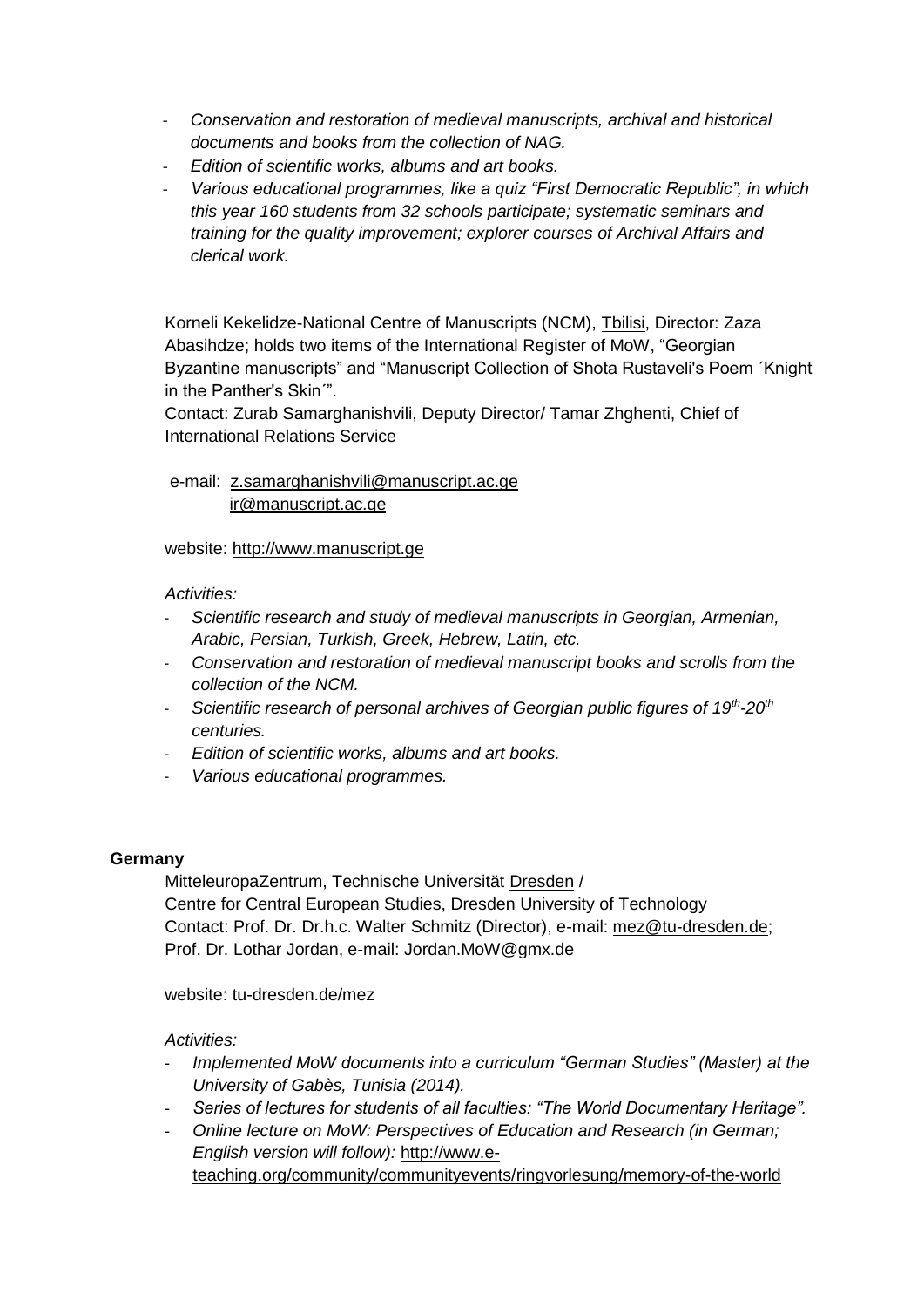- *Planned: Coordinating research on the history and documentation of the Freedom of the Press in Europe.*

Gottfried Wilhelm Leibniz Bibliothek/Niedersächsische Landesbibliothek (Gottfried Wilhelm Leibniz Library/ State Library of Lower Saxony), Hannover. Leibniz<sup>'</sup> Correspondance and The Golden Letter of the Burmese King Alaungphaya to King George II of Great Britain are in the International Register of MoW. Contact: Anne May, Director.

e-mail: [direktion@gwlb.de](mailto:direktion@gwlb.de)

website: [www.gwlb.de](http://www.gwlb.de/)

*Activities:* 

- *Reconstruction of the research library of Gottfried Wilhelm Leibniz (completed)*  <http://www.leibnizcentral.de/CiXbase/gwlblab/>
- *Cataloging of the correspondence of Gottfried Wilhelm Leibniz (LK-MOW) (ongoing) -* <http://www.leibnizcentral.de/CiXbase/lkmow/>
- *"Leibniz' last year" – exhibition, 20 June–31 December 2016.*
- *LeibnizCentral – knowledge portal about Gottfried Wilhelm Leibniz (ongoing)*  <http://www.leibnizcentral.de/>
- *Leibniz bibliography - the central instrument of research and bibliographic verification of literature about Leibniz (ongoing since 1984) -* [http://www.leibniz](http://www.leibniz-bibliographie.de/DB=1.95/LNG=EN/?COOKIE=U8000,K8000,I0,B1999++++++,SY,NVZG,D1.95,E45ff48e5-2b90,A,H,R193.174.240.197,FY)[bibliographie.de/DB=1.95/LNG=EN/?COOKIE=U8000,K8000,I0,B1999++++++,SY](http://www.leibniz-bibliographie.de/DB=1.95/LNG=EN/?COOKIE=U8000,K8000,I0,B1999++++++,SY,NVZG,D1.95,E45ff48e5-2b90,A,H,R193.174.240.197,FY) [,NVZG,D1.95,E45ff48e5-2b90,A,H,R193.174.240.197,FY](http://www.leibniz-bibliographie.de/DB=1.95/LNG=EN/?COOKIE=U8000,K8000,I0,B1999++++++,SY,NVZG,D1.95,E45ff48e5-2b90,A,H,R193.174.240.197,FY)
- *The Golden Letter – knowledge portal about the Golden Letter of the Burmese King Alaungphaya to King George II of Great Britain (ongoing)* [http://der-goldene](http://der-goldene-brief.gwlb.de/)[brief.gwlb.de/](http://der-goldene-brief.gwlb.de/)
- *Research and 3D digital scan of the Golden Letter from King Alaungphaya of Burma to Georg II, King of Great Britain and Elector of Hanover (completed).* <https://www.youtube.com/watch?v=e0nXnrmIXoo>
- *"The Golden Letter (Three Countries, Two Kings – and One Misunderstanding)" – exhibition, 30 March-8 September 2017.*

Abteilung für Sinologie und Koreanistik, Eberhard Karls Universität Tübingen / Department of Chinese and Korean Studies, University of Tübingen Contact: Prof. Dr. Hans Ulrich Vogel (Director, Chair for Chinese History and Society), e-mail: [hans-ulrich.vogel@uni-tuebingen.de;](mailto:hans-ulrich.vogel@uni-tuebingen.de) Dr. Ulrich Theobald, e-mail: [ulrich.theobald@uni-tuebingen.de;](mailto:ulrich.theobald@uni-tuebingen.de) Dr. Cao Jin, e-mail: [eccs.acad@gmail.com;](javascript:void(window.open() Fresco Samsin, MA, e-mail: [fresco@manc.hu](mailto:fresco@manc.hu)

Websites: [https://www.uni-tuebingen.de/fakultaeten/philosophische](https://www.uni-tuebingen.de/fakultaeten/philosophische-fakultaet/fachbereiche/aoi/sinologie-koreanistik/sinologie)[fakultaet/fachbereiche/aoi/sinologie-koreanistik/sinologie;](https://www.uni-tuebingen.de/fakultaeten/philosophische-fakultaet/fachbereiche/aoi/sinologie-koreanistik/sinologie)<http://manc.hu/>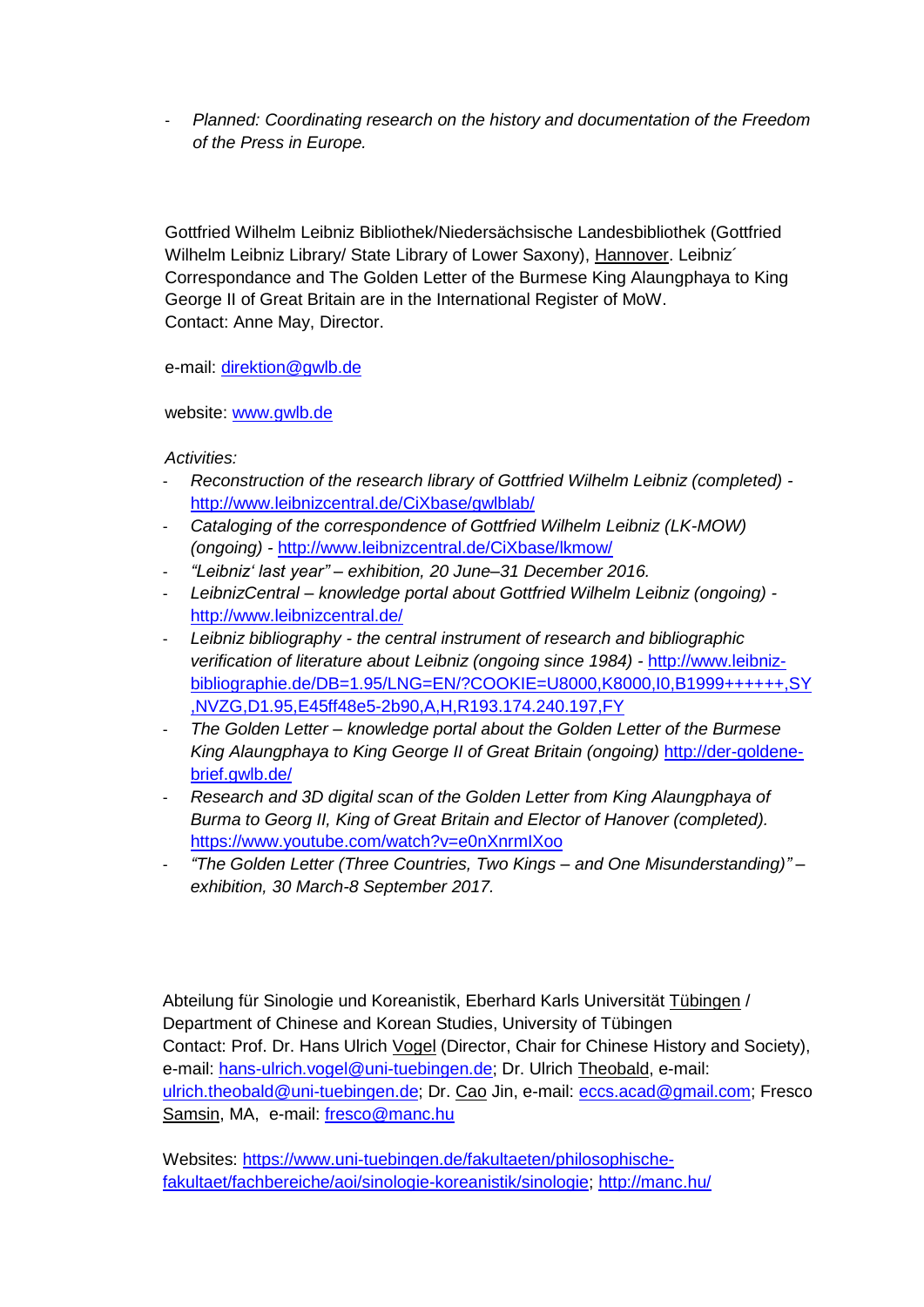# *Activities:*

- *Research project on "Translating Western Science, Technology and Medicine to Late Ming China: The 'Great Divergence' in the Light of the 'Investigations of the Earth's Interior' (1640) and the 'Hydromethods of the Great West' (1612)," focusing on a recently discovered manuscript considered lost for some 350 years, i.e. the Jesuit Adam Schall von Bell's (1592-1666) selective translation of Georgius Agricola's mining classic "De re metallica" (1556).*
- *Participation in, and support of, the innovative internet platform Manc.hu dedicated to the promotion and spread of global Manchu studies on the basis of Manchu primary sources from the 17th to 19th centuries.*
- *Special teaching courses providing students with the necessary skills and expertise to read and understand Chinese late imperial archival documents, and instructing them about the critical use and evaluation of such historical memories.*
- *Teaching courses about intercultural encounters and early global history centering on comparative approaches, mastering of different languages, and use of primary sources from different cultural backgrounds.*
- *Underlining in teaching the great value of primary sources and providing instruction on the availability and critical utilization of internet-based databases and libraries for getting access to material and information, including items from the MoW registers.*

Leibniz-Institut für Wissensmedien (Knowledge Media Research Center), Tübingen Contact: Prof. Dr. Dr. Friedrich W. Hesse (Director); Prof. Dr. Stephan Schwan; Dr. Uwe Oestermeier; Dr. Anne Thillosen [e-teaching.org].

e-mail: [f.hesse@iwm-tuebingen.de,](mailto:f.hesse@iwm-tuebingen.de) [s.schwan@iwm-tuebingen.de,](mailto:s.schwan@iwm-tuebingen.de) [u.oestermeier@iwm-tuebingen.de,](mailto:u.oestermeier@iwm-tuebingen.de) [a.thillosen@iwm-tuebingen.de](mailto:a.thillosen@iwm-tuebingen.de) 

# website: [www.iwm-kmrc.de](http://www.iwm-kmrc.de/) / [www.e-teaching.org](http://www.e-teaching.org/)

- *ICTs and e-learning for Memory of the World: Development of an interactive presentation of the memory of the world items, based on a large multi-touch table, setup as information desk at UNESCO headquarters in Paris, additionally, use as a research tool about the benefits of multi-touch presentations for learning and understanding issues of intercultural heritage.*
- *Presentation of the MoW programme within www.e-teaching.org, an information portal on using digital media for university teaching.*
- *Development of ideas for using the MoW documents for e-learning scenarios in cooperation with the e-teaching.org community.*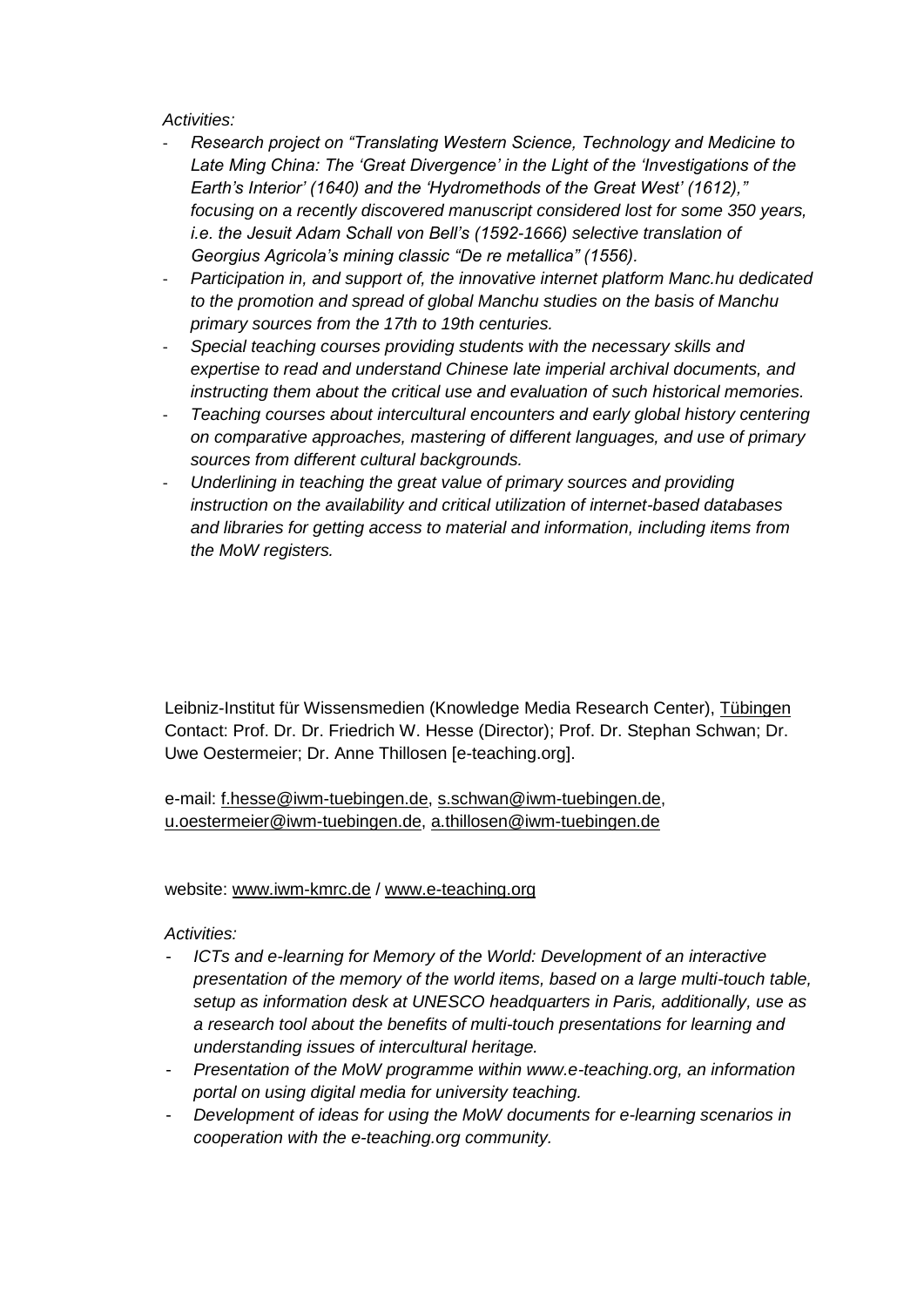Klassik Stiftung Weimar (Foundation of Weimar Classics). The institution is owner of the literary estate of Goethe that is included in the International Register of MoW, and ten properties in the complex are on UNESCO's World Heritage Site list as part of »Classical Weimar«.

Contact: Hellmut Seemann, President.

e-mail: praesident@klassik-stiftung.de

website: www.klassik-stiftung.de Collections*:* [http://www.klassik-stiftung.de/en/collections/.](http://www.klassik-stiftung.de/en/collections/) Educational programmes: www.klassik-stiftung.de/en/education/

Research, publications, conferences: [www.klassik-stiftung.de/en/research/.](http://www.klassik-stiftung.de/en/research/) Exhibitions: [http://www.klassik-stiftung.de/en/exhibition-event/.](http://www.klassik-stiftung.de/en/exhibition-event/)

# *Special Activities:*

- *Working on the synergies between World Cultural Heritage and Memory of the World.*
- *Elaborating programmes on Goethe´s "West-Eastern Divan" (in Goethe´s Literary Estate, MoW International Register).*

Herzog August Bibliothek (Duke August Library), Wolfenbüttel.

Contact: Dr. Thomas Stäcker, Deputy Director.

e-mail: [direktor@hab.de,](https://3c.gmx.net/mail/client/mail/mailto;jsessionid=D375F5BAA48B002E045BF40B3018E8AC-n3.bs35b?to=direktor%40hab.de&selection=tfol11c41963091811ec) Staecker@hab.de

website: <http://www.hab.de/en/home.html>

# *Activities:*

- *Interdisciplinary research on visual and textual source, primarily from the Middle Ages to the late 18th century.*
- *Comprehensive cataloguing and rare book acquisition programmes. International fellowship, including digital humanities, and conference programme.*
- *Scholarly print and online publication.*
- *Large scale image and full text digitization project, international cooperation, eg. Emblematica online<http://emblematica.grainger.illinois.edu/OEBP/UI/SearchForm>*
- *Research Projects: [http://www.hab.de/en/home/research/projects/current](http://www.hab.de/en/home/research/projects/current-projects.html)[projects.html](http://www.hab.de/en/home/research/projects/current-projects.html)*

# **India**

CASII (Centre for Advanced Studies in India), Bhuj, Gujarat. Contact: Prof. Dr. Nilufer E. Bharucha (Director), Prof. Dr. Sridhar Rajeswaran (Director).

e-mail: [nbharucha@casiindia.com,](mailto:nbharucha@casiindia.com) [srajeswaran@casiindia.com](mailto:srajeswaran@casiindia.com)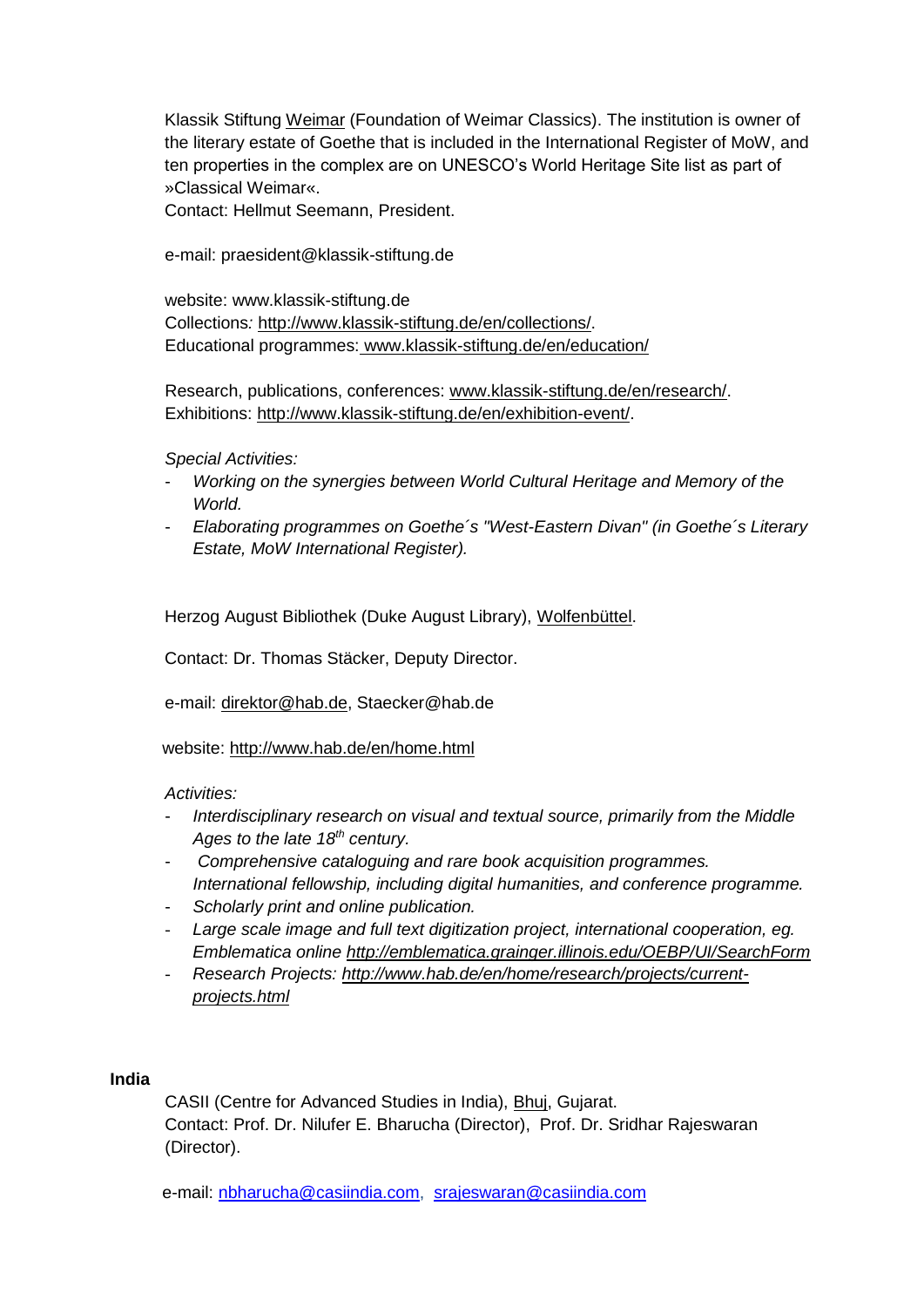#### website: [www.casiindia.com](http://www.casiindia.com/)

### *Activities:*

- *Planned: Project on Documenting the Ship Building, Maritime Trade and Diaspora from Mandvi, Kachchh, Gujarat to the Eastern Coast of Africa and the Arab World.*
- *Planned: History and Documentation of the Freedom of the Press in India.*

### **International**

AILC/ICLA (Association Internationale de Littérature Comparée/International Comparative Literature Association) International academic association, seated in Paris; about 4,000 members, mainly university faculty teaching and researching the international aspects of literature and related forms of the arts. President: Prof. Zhang Longxi, Ph. D., Hong Kong.

Contact: Zhang Longxi

e-mail: ctlxzh@cityu.edu.hk

website: [http://www.ailc-icla.org/site/](https://deref-gmx.net/mail/client/IP3p1WP9JLc/dereferrer/?redirectUrl=http%3A%2F%2Fwww.ailc-icla.org%2Fsite%2F)

*Activities: MoW Workshop in the ICLA World Congress, 21-27 July 2016 (see report in the SCEaR Newsletter 2016).*

CIPEG (Comité international pour l'Égyptologie - International Committee for Egyptology); an International Committee of ICOM ( International Council of Museums).

Contact: Dr. Gabriele Pieke, chair; Dr. Christian E. Loeben

E-mail: [Gabriele.Pieke@Mannheim.de;](mailto:Gabriele.Pieke@Mannheim.de) [Christian.Loeben@Hannover-Stadt.de](mailto:Christian.Loeben@Hannover-Stadt.de)

website:<http://cipeg.icom.museum/>

- *Making available online objects from Egyptian collections worldwide: <http://www.globalegyptianmuseum.org/>*
- *Helping museums to publish their holdings of Egyptian objects from all periods which includes – due to the fact that most Egyptian objects are inscribed – an enormous amount of written sources from c. 4000 BC to c. 7th century AD.*
- *Digitization of out-of-print museum and exhibition catalogues on the topic of Ancient Egypt and Ancient Sudan.*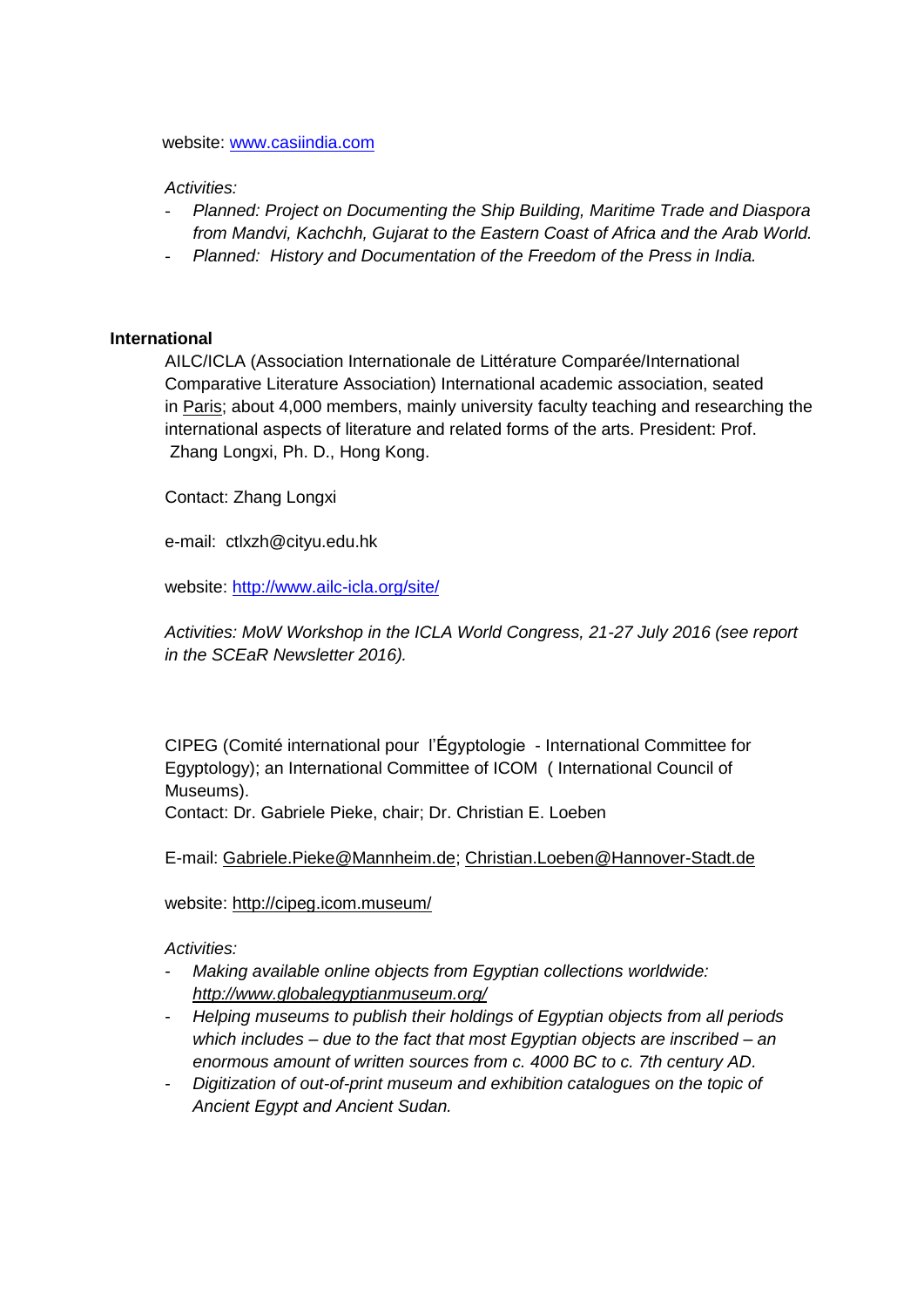# **Japan**

National Archives of Japan, Tokyo Contact: Yumiko Ohara (Ms.), Senior Chief Specialist for Archival Affairs; Takako Nakayama (Ms.), Specialist for Archival Affairs

e-mail: kokusai@archives.go.jp

website: [http://www.archives.go.jp/](https://deref-gmx.net/mail/client/dereferrer/?redirectUrl=http%3A%2F%2Fwww.archives.go.jp%2F)

# *Activities:*

- *Organized a lecture to commemorate the first inscription of Japanese heritage into the Memory of the World Register.*
- *Organizes educational programmes for elementary, high school, and college students to be more aware of documentary heritage.*

# **Korea, Republic of**

Advanced Center for Korean Studies (ACKS), Andong (President: Dr. Yong-doo LEE); holds items in the International Register ("Confucian Printing Woodblocks") and in the Regional Register of MoW ("Pyeon-aek: Hanging Wooden Plaques in Korea").

Contact: Mr. Bo-seung KANG

e-mail: bokang@koreastudy.or.kr

# website: [www.koreastudy.or.kr](https://deref-gmx.net/mail/client/jMkSx_VvQPg/dereferrer/?redirectUrl=http%3A%2F%2Fwww.koreastudy.or.kr)

- *Creation and organisation of the "Korean Memory of the World Knowledge Center" (opening planned for 2018).*
- *Research project on "Woodblocks in Korea" from 2004 to 2017 (ongoing).*
- *International activities: Foundation of International Woodblock Association (IWA), co-chair country (present).*
- *Academic conferences for documentary heritage: "Comprehensive consideration of woodblocks in Advanced Center for Korean Studies(2009)", "Confucian Printing Woodblocks, global values as documentary heritage (2010)", "Culture of printing woodblocks in the Eastern Asia (2014)", "Documentary heritage and printing woodblock culture (2015)", "Memories, Documents and Archives (2016)" and etc.*
- *Translating materials of Joseon dynasty (1392-1897) into contemporary Korean, publishing and distributing to domestic academia.*
- *Teaching courses providing the public and students with 'Values of documentary heritage in Korea' and the importance of cultural history.*
- *Supporting Cyber woodblock archives (mokpan.ugyo.net); providing translated historical documents to the writers and producers - story theme park (story.ugyo.net); providing culture of Confucianism to the academia and the public - ugyonet [\(www.ugyo.net\)](https://deref-gmx.net/mail/client/CrODnhdMq9A/dereferrer/?redirectUrl=http%3A%2F%2Fwww.ugyo.net%2F).*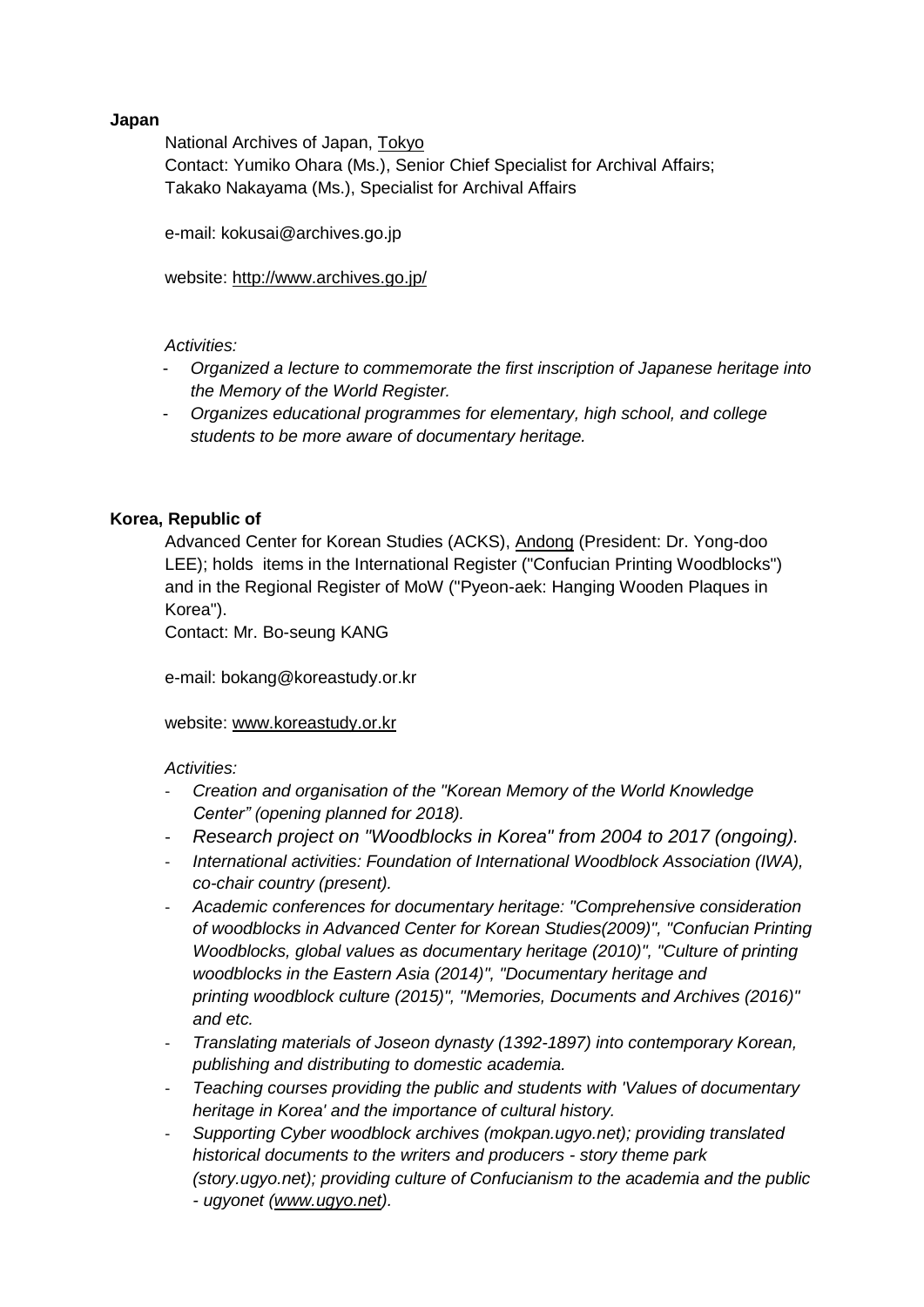*"Beautiful Story-grandma": This project uses oral narrations by an older generation to teach young people about the significance of documentary heritage (currently more than 2,500 of female elderly participate in the project, and more than 7,000 kindergarten receive the beautiful story-grandma having 'grandma story class').*

The National Archives of Korea (NAK); holds thirteen items on the International Register of MoW, of which the Annals of the Joseon Dynasty is preserved in the National Archives in Busan.

Contact: Sang Jin Lee, President of NAK; Kwi-Sun Si, Director of the Archival Cooperation Division, Christine Kim, International Liaison

e-mail: [nationalarchives@korea.kr,](mailto:nationalarchives@korea.kr) [kimcristy5@korea.kr](mailto:kimcristy5@korea.kr)

website: [www.archives.go.kr](https://deref-gmx.net/mail/client/ZPyIcISWQZk/dereferrer/?redirectUrl=http%3A%2F%2Fwww.archives.go.kr)

*Activities:*

- *Establishment of national records management policies.*
- *Develop records management processes and systems.*
- *Collection, preservation, restoration and management of public, presidential, and valuable private records.*
- *Creating and servicing archival information and contents to the public, for their easy access and use.*
- *Education and training for developing countries, in preservation for documentary heritage.*
- *NAK hosted the ICA Congress 2016, from September 5th to 10th, in Seoul.*

#### **Malta**

Department of Library Information and Archive Sciences, Faculty of Media and Knowledge Sciences, University of Malta (L-Università ta' Malta), Valetta. Contact: Prof. Milena Dobreva, PhD..

e-mail: milena.dobreva@um.edu.mt (HoD), [elton.mamo@um.edu.mt](mailto:elton.mamo@um.edu.mt) (administrative assistant)

website: http://www.um.edu.mt/maks/las

- *The Department currently works on a novel Bachelor programme in Information Management with specialisation in Digital Curation; this domain has not been covered in University course in Malta so far.*
- *Department staff has also experience in participating in projects studying user needs and experiences within digital library context (Europeana focus group study, DiSCmap, PICDEX) and recent digital preservation projects (KEEP, SHAMAN, DELOS preservation cluster funded by the EC and POCOS funded by JISC).*
- *The Faculty hosts an Audio-Visual Library which has a unique collection of materials used for research and teaching purposes; conversion of materials on obsolete media into digital form started is one of the ongoing activities.*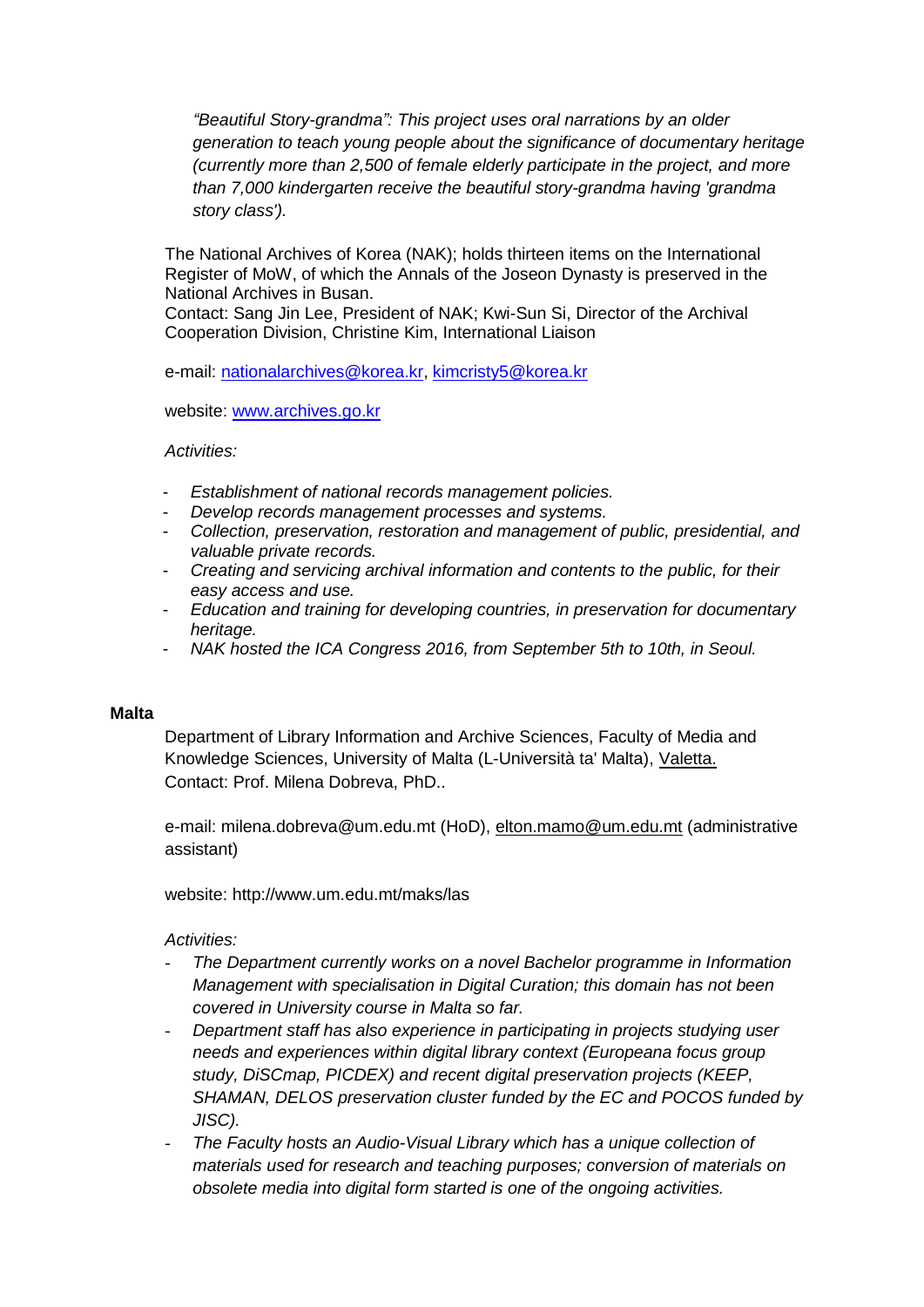# **Niger**

Department of the Arabic and Ajami Manuscripts at the Institute for Research in the Human Sciences, University Abdou Moumouni of Niamey. Contact: Prof. Dr. Seyni Moumouni

email: mseyni@gmail.com

website: http:// www.upniamey.com/www.manuscrit\_niger/

### *Activities:*

- *Prospecting, acquisition, preservation and promotion of Arabic and Ajami manuscripts.*
- *Course on the sources of history in Sub-Saharan Africa.*
- *Training workshops on working on Ajami manuscripts (in the local language).*
- *Research on the manuscripts: forms and Arabic scripts, dated manuscripts in the collection, codicology, paper, preservation techniques, etc.*

### **Tajikistan**

Академия Илмҳои Ҷумҳурии Тоҷикистон, Душанбе (Academy of Sciences of the Republic of Tajikistan), Dushanbe.

Contact: Dr. Alla A. Aslitdinova, Member of the MoW IAC.

e-mail: aslitdinova@rambler.ru

1. Institute of history, archeology and ethnography

Институти таърих, бостоншиносй ва мардумшиносии ба номи А. Дониш

*Activities:* 

- *International conference "Professor M. Andreev's impact in the history and ethnography of Tajik people" on October 20, 2013. Professor Andreev was for a long time involved in the research process of the history of Central Asia peoples.*
- *The Institute published a book "Central Asia: history and modernity".*
- *An international conference dedicated to the jubilee of professor A.Semenov with the publication of a memorial book collecting his scholarly works about Central Asia history and culture.*
- 2. Institute of language and literature, oriental studies and written heritage Институти забон, адабиёт,шарқшиносӣ ва меъроси хаттии ба номи А. Рудакӣ

- *The Institute hosts almost eight thousand medieval manuscripts; editorial work and scientific studies on these manuscripts.*
- *Organization of international conferences, symposia and seminars on documentary heritage.*